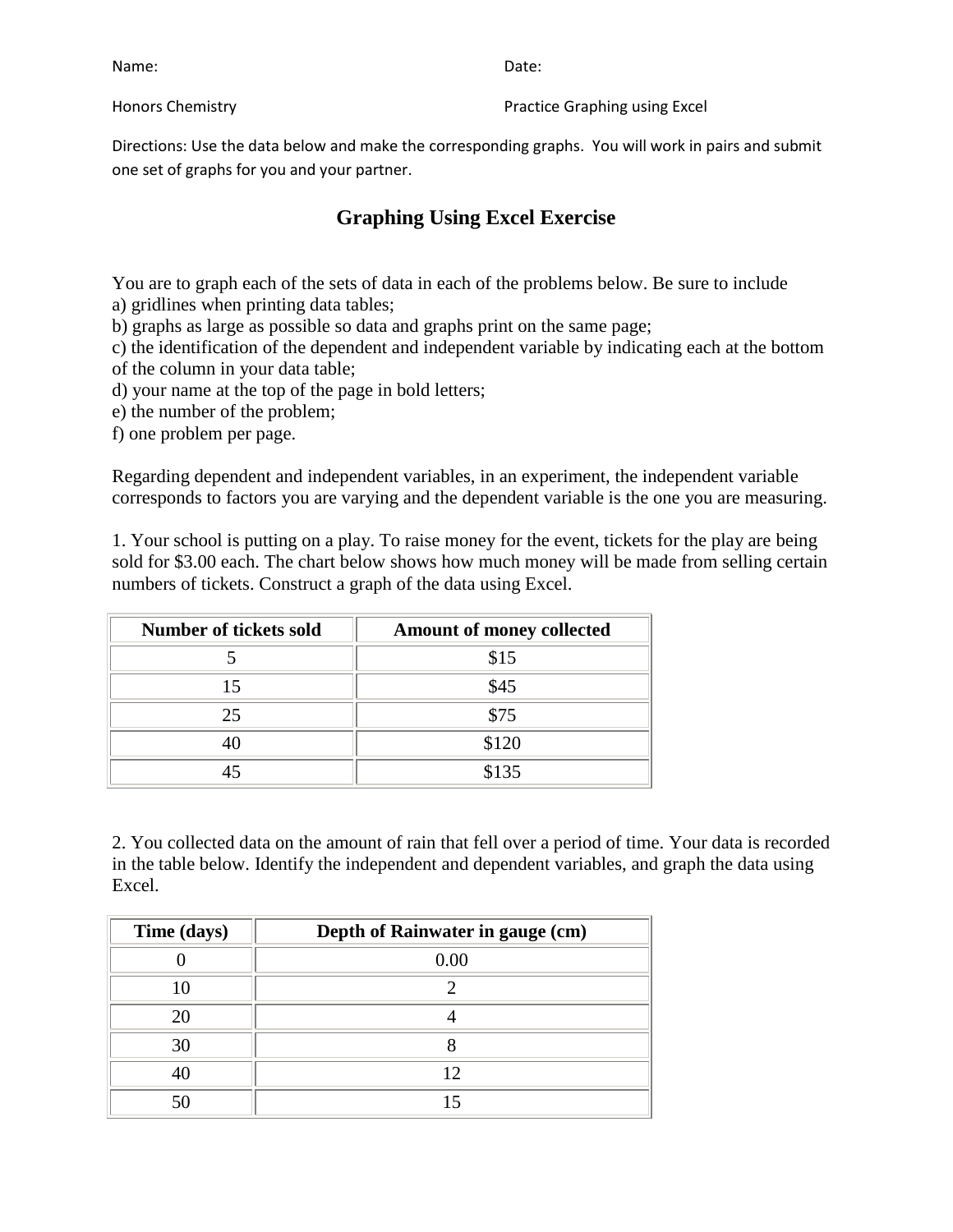3. A student collects data in an experiment involving acids and bases. The student is adding base to an acid and noting the pH. Using the data below, identify the independent and dependent variables and graph the data using Excel.

| mL of NaOH added | pH reading |
|------------------|------------|
| $\boldsymbol{0}$ | 4.9        |
| $\mathbf{1}$     | 4.9        |
| $\sqrt{2}$       | 5.1        |
| 3                | 5.2        |
| $\overline{4}$   | 5.3        |
| 5                | 5.3        |
| $\boldsymbol{6}$ | 5.3        |
| $\boldsymbol{7}$ | 5.5        |
| $8\,$            | 5.6        |
| 9                | 5.7        |
| $10\,$           | 5.8        |
| 11               | 5.9        |
| 12               | 6.2        |
| 13               | 6.5        |
| 14               | 7.7        |
| 15               | 10.4       |
| 16               | 10.8       |
| 17               | 11.0       |
| 18               | 11.3       |
| 19               | 11.3       |
| $20\,$           | 11.9       |

4. You collected the following data for the volume of a gas at different pressures. Graph the data using Excel.

| Pressure (atm) | Volume $(L)$ |
|----------------|--------------|
| 0.1            | 244          |
| 0.2            | 112          |
| 0.4            | 56           |
| 0.6            | 37.3         |
| ገ Ջ            | 28           |